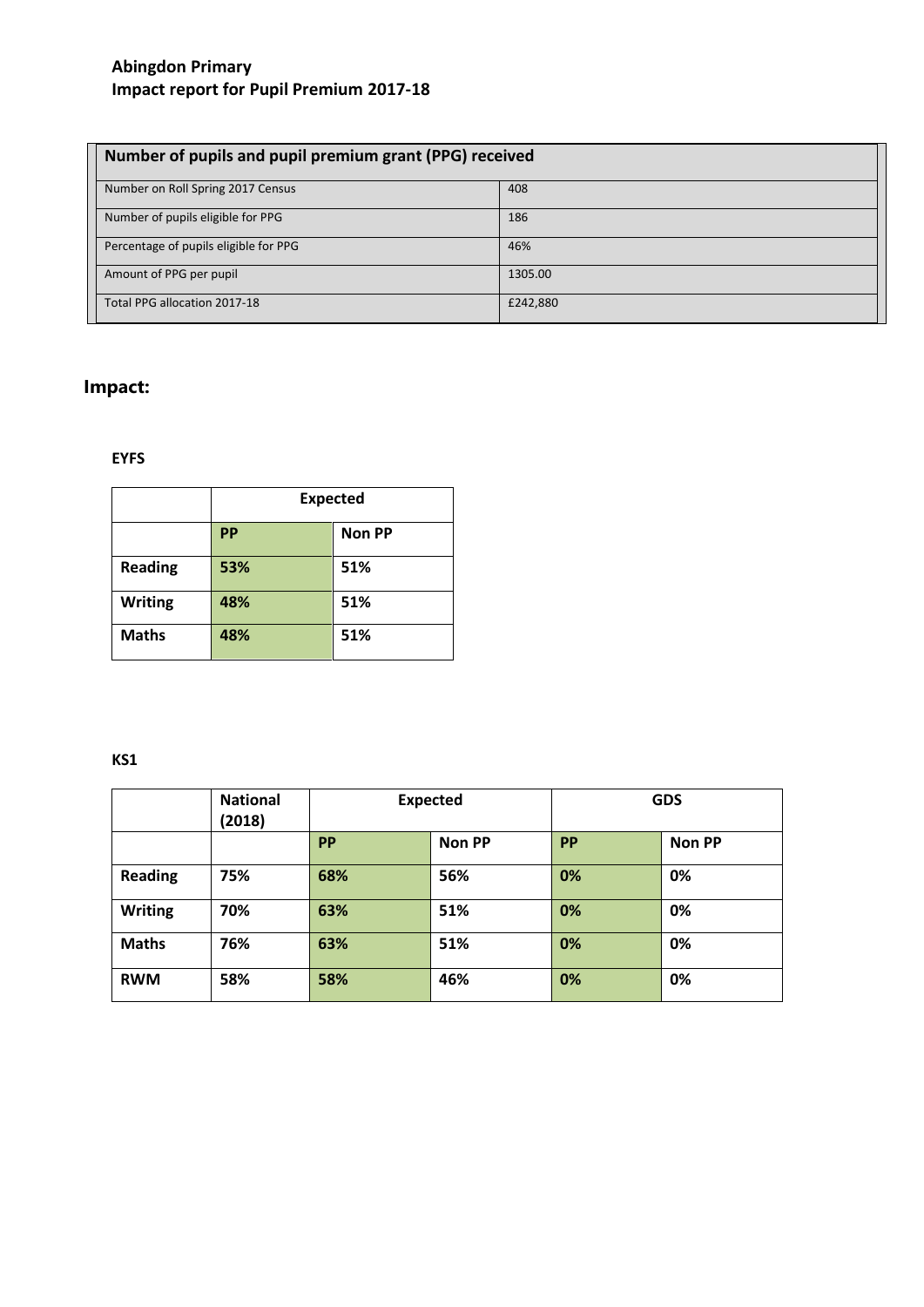|                | <b>National</b><br>(2018) |           | <b>Expected or above</b> | <b>GDS</b> |               |  |
|----------------|---------------------------|-----------|--------------------------|------------|---------------|--|
|                |                           | <b>PP</b> | <b>Non PP</b>            | PP         | <b>Non PP</b> |  |
| <b>Reading</b> | 75%                       | 50%       | 58%                      | 7%         | 8%            |  |
| <b>Writing</b> | 78%                       | 57%       | 58%                      | 3%         | 0%            |  |
| <b>Maths</b>   | 76%                       | 70%       | 83%                      | 10%        | 13%           |  |
| <b>RWM</b>     | 64%                       | 50%       | 54%                      | 0%         | 0%            |  |

**KS2**

*\*\*\*Data from school own system*

|      |                  | <b>Reading</b> |            | <b>Writing</b> |            | <b>Maths</b>            |             |
|------|------------------|----------------|------------|----------------|------------|-------------------------|-------------|
|      | %                | <b>PP</b>      | <b>Non</b> | <b>PP</b>      | <b>Non</b> | <b>PP</b>               | <b>Non</b>  |
|      |                  |                | <b>PP</b>  |                | <b>PP</b>  |                         | <b>PP</b>   |
| Year | ARE or +         | 68             | 47         | 56             | 50         | 56                      | 50          |
| 1    | <b>Above ARE</b> | 12             | 6          | 0              | 0          | 0                       | 0           |
|      |                  |                |            |                |            |                         |             |
| Year | ARE or +         | 53             | 29         | 53             | 29         | 47                      | 21          |
| 3    | <b>Above ARE</b> | 19             | 18         | 13             | 14         | 16                      | 4           |
|      |                  |                |            |                |            |                         |             |
| Year | ARE or +         | 44             | 44         | 41             | 41         | 48                      | 38          |
| 4    | <b>Above ARE</b> | 11             | 19         | 15             | 22         | $\overline{\mathbf{z}}$ | $\mathbf 0$ |
|      |                  |                |            |                |            |                         |             |
| Year | ARE or +         | 45             | 48         | 36             | 29         | 33                      | 43          |
| 5    | <b>Above ARE</b> | 15             | 14         | 9              | 0          | 6                       | 5           |
|      |                  |                |            |                |            |                         |             |

 The PSA, Attendance Officer and wellbeing lead worked with parents to encourage good attendance at School Attendance is currently 96.4% Attendance at Parents consultation events continued to be high. Responses to parents questionnaire showed that 100% of parents are happy that school provides a good happy and safe place for their children to learn (see report summer 2017).

A wide range of courses and workshops enable parents to understand and support their children in learning e.g. Parents English/maths courses via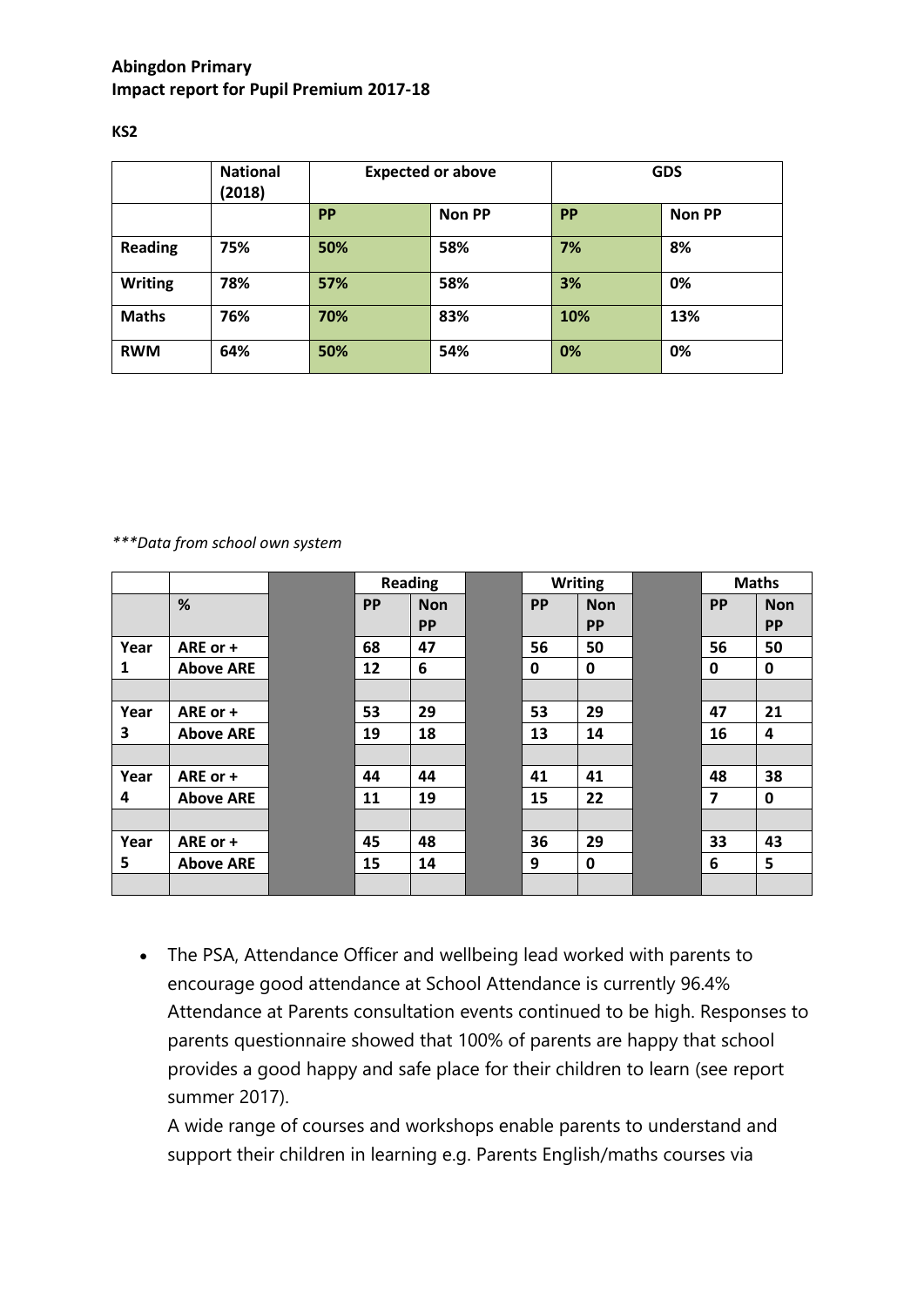parent's academy, Phonics workshops, calculation workshop and Early Words **Together** 

 Breakfast club provides breakfast for up to 100 children daily. Children are supported in tooth-brushing and play following a nutritious breakfast. A calm start to the day enables learning to start promptly. Punctuality has improved greatly with fewer families frequently arriving late. Lunchtime activities have been improved through play resources and training

for supervisors. Fewer behaviour incidents are dealt with after the lunchtime period (reported by teachers) as a result of well-managed play.

- Funding for staff supported 1:1 learning in reading, mathematics and writing. Focus on booster sessions at KS2 for Year 6 children – impact with school closing the gap on the combined reading, writing and maths to within 11% of national) – this is a 3% improvement on last year's data,
- Trips and Educational visits have widened the experience of the children allowing them to have first-hand experiences of e.g. visiting a castle, boarding a boat, make a den in the woods visiting Carlton and PGL (residential for year 5 and 6). This improves knowledge and understanding of the world and initial impact is becoming obvious in the range of writing children can tackle (see book scrutiny reports and writing improvement- progress over time). Classes participated in one trip each half-term. And this was heavily subsidised by school (£16,000).
- CPD funding has enabled staff to improve in leadership skills. Two members of the team are SLEs in EYFS and Inclusion respectively. Data shows that these staff are leading positive improvements in learning see EYFS data and progress for SEN chn. Improved teaching in Mathematics has resulted from training attended on developing fluency and reasoning in maths - See lesson observations in monitoring file. The impact has been children in KS2 making better than the national progress average . The impact of staff training on Challenging Learning has improved teachers' skills in the use of questioning, talk and dialogue (evident in lesson observations and in displays and floor books). The work on creating an ethos for 'growth mindset' continues to have impact. See also CPD report.
- Extended school activities maintain pupil involvement in learning beyond the school day and give alternative experiences and coaching. Activities are available every day after school and during holidays for sport, art, basic skills, IT, and gardening. Approximately 120 children attend each week. Each year